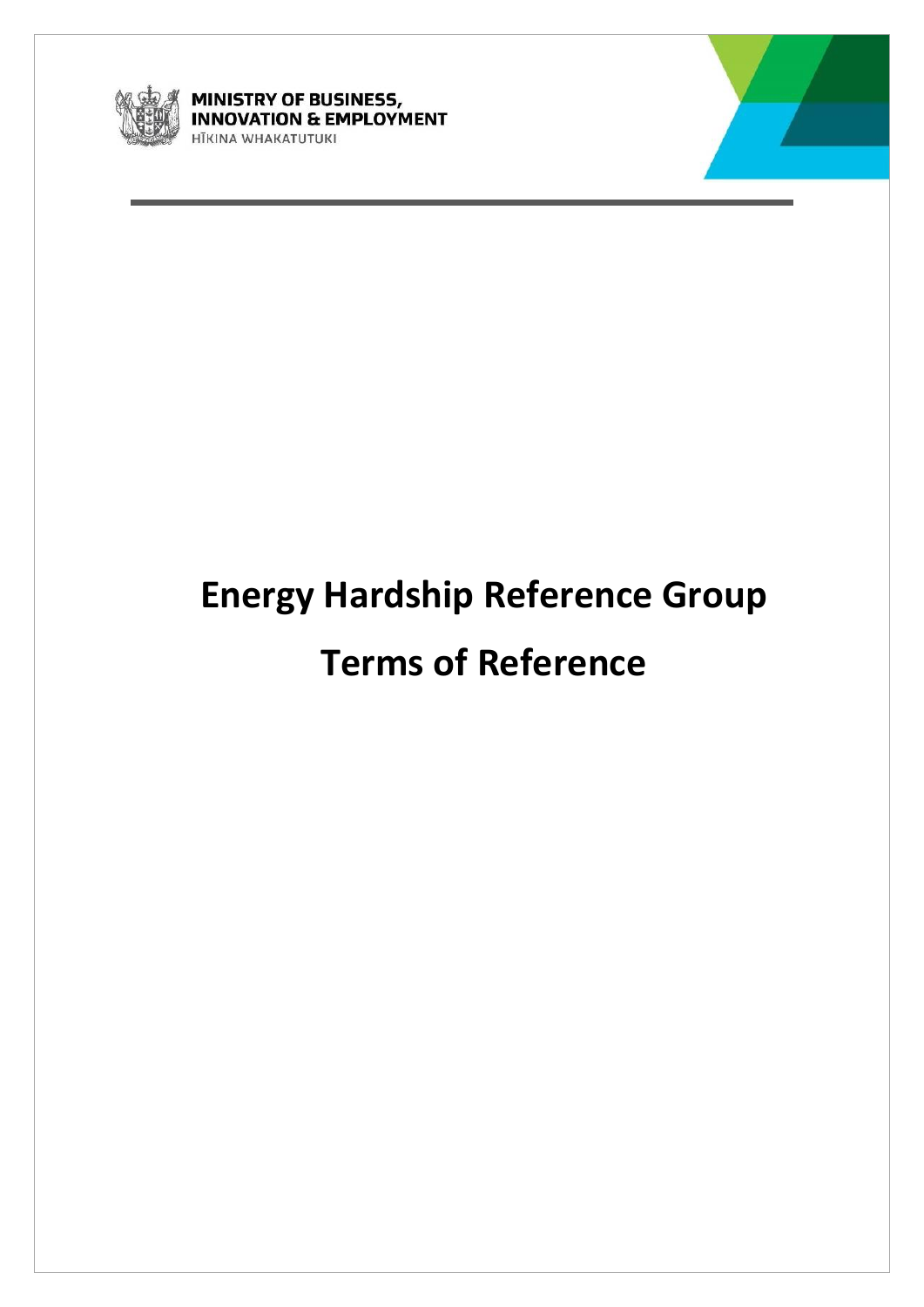

**MINISTRY OF BUSINESS, INNOVATION & EMPLOYMENT** HĪKINA WHAKATUTUKI



#### **General matters:**

- This Terms of Reference (ToR) for the Energy Hardship Reference Group (Reference Group) has been approved by Ministry of Business, Innovation and Employment (MBIE).
- This ToR will remain in effect for two years from the time of appointment.
- MBIE may review this ToR from time to time to ensure it remains fit for purpose. Any substantive amendments will be discussed with Reference Group members.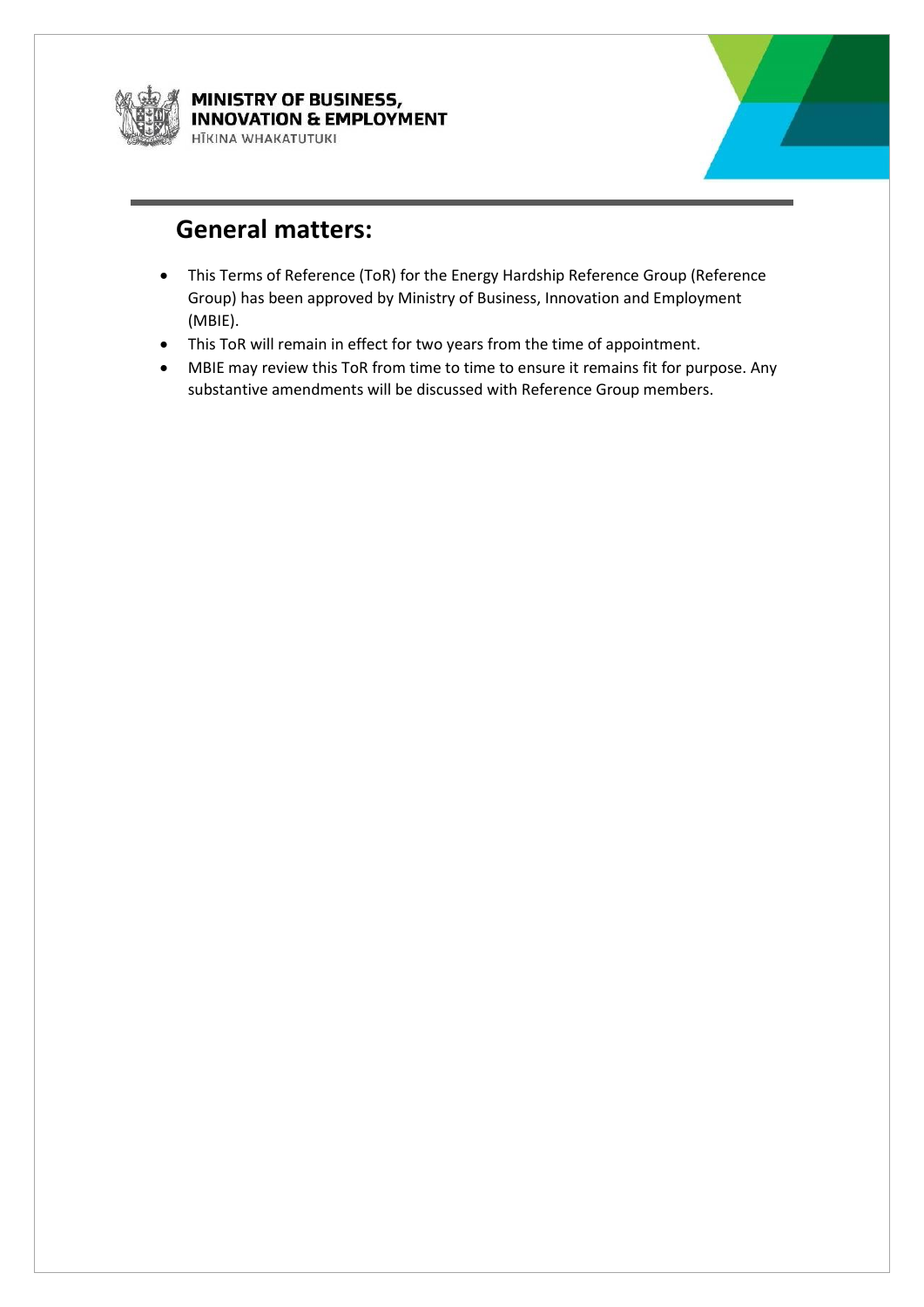

**MINISTRY OF BUSINESS,<br>INNOVATION & EMPLOYMENT** HĪKINA WHAKATUTUKI

# Contents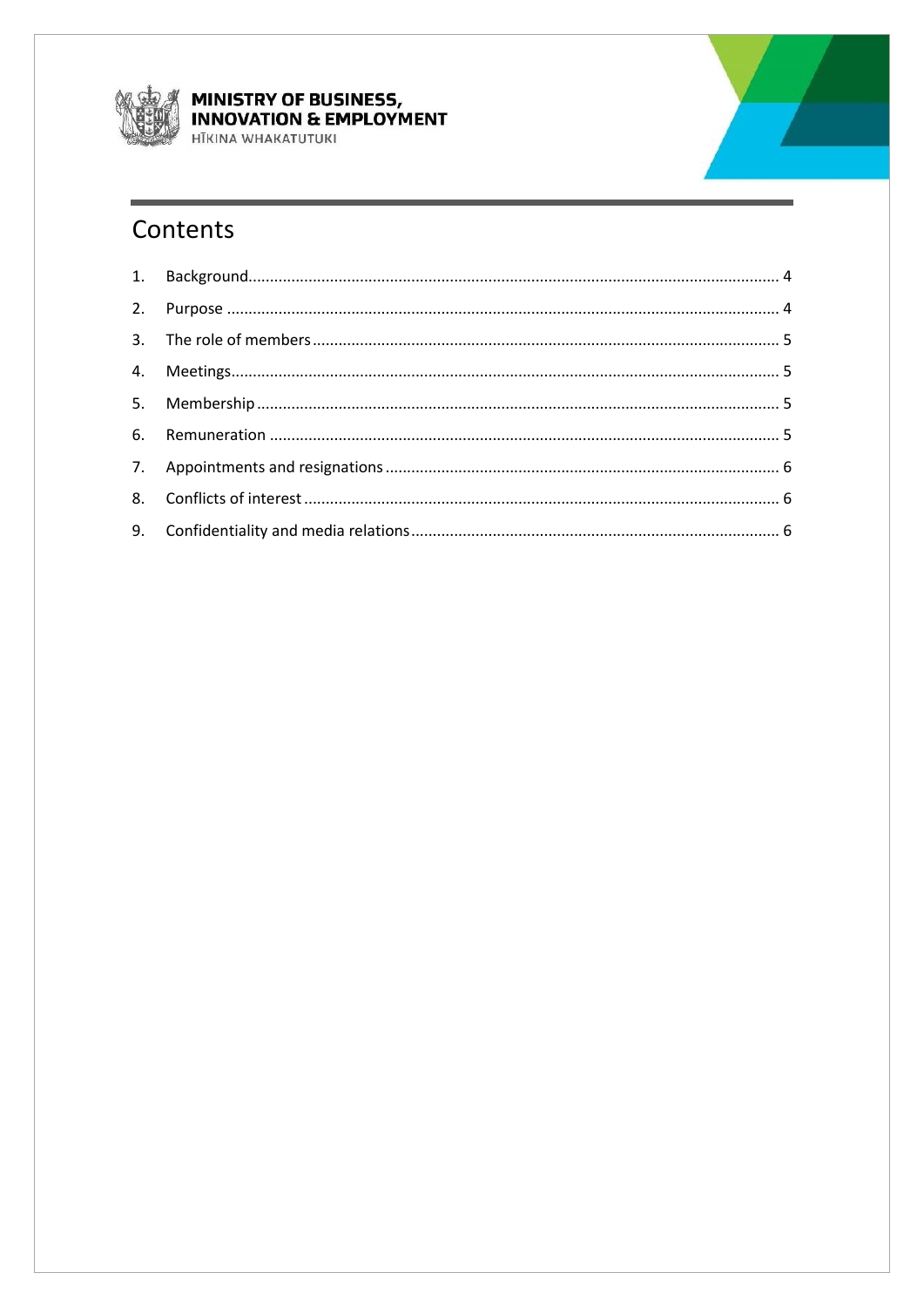

**MINISTRY OF BUSINESS, NNOVATION & EMPLOYMENT** ITKINA WHAKATUTUKI



#### <span id="page-3-0"></span>**1. Background**

The Electricity Price Review (EPR) found<sup>1</sup> that energy hardship is a pressing problem, and children are over-represented in affected households. The causes of energy hardship extend beyond the electricity sector, and the solutions require joint action by government, regulators and the industry. Reducing energy bills is as much about improving housing quality, consumer information and education, and energy efficiency, as it is about lower prices.

In this context and recognising the critical importance of co-ordination and communication, the Electricity Price Review recommended establishing a cross-sector energy hardship group to:

*"bring together decision-makers from key government agencies, community organisations, consumer advocates, industry participants and regulators to develop and co-ordinate cohesive, cost-effective energy hardship initiatives" and to ensure that such initiatives are "well-considered, carefully co-ordinated and properly implemented".*

To give effect to this recommendation, the Minister of Energy and Resources has tasked the Ministry of Business, Innovation and Employment (MBIE) with forming an Energy Hardship Expert Panel (the Expert Panel) and an Energy Hardship Reference Group (the Reference Group). Collectively these two groups will deliver on this EPR recommendation which Cabinet supported.<sup>2</sup>

#### <span id="page-3-1"></span>**2. Purpose**

 $\overline{\phantom{a}}$ 

The Reference Group will have three main roles:

- 1. To act as a forum to help members (including key government agencies, community organisations, consumer advocates, industry participants and regulators) to share information and encourage coordination to aid progression and development of energy hardship initiatives. The Reference Group also provides an opportunity for organisations to bring their energy hardship related work (existing or proposed initiatives) to discuss with the Reference Group.
- 2. To inform and help guide the work of the Expert Panel and its advice to government by sharing stories, technical and specialist knowledge and insights based on their experiences working on energy hardship related initiatives.
- 3. To provide insights to help shape and provide feedback on government's existing as well as new or proposed energy hardship related work. This may include providing insights on the state of energy hardship, raising key issues and priorities, advising on how to expand and leverage existing work or by proposing new opportunities.

<sup>1</sup> [https://www.mbie.govt.nz/building-and-energy/energy-and-natural-resources/energy-consultations-and](https://www.mbie.govt.nz/building-and-energy/energy-and-natural-resources/energy-consultations-and-reviews/electricity-price/)[reviews/electricity-price/](https://www.mbie.govt.nz/building-and-energy/energy-and-natural-resources/energy-consultations-and-reviews/electricity-price/)

<sup>&</sup>lt;sup>2</sup> Refer to the [December 2019 Cabinet paper](https://www.mbie.govt.nz/assets/progressing-the-electricity-price-reviews-recommendations.pdf) and associated [Cabinet minute](https://www.mbie.govt.nz/assets/progressing-the-electricity-price-reviews-recommendations-minute-of-decision.pdf) proactively released in February 2020.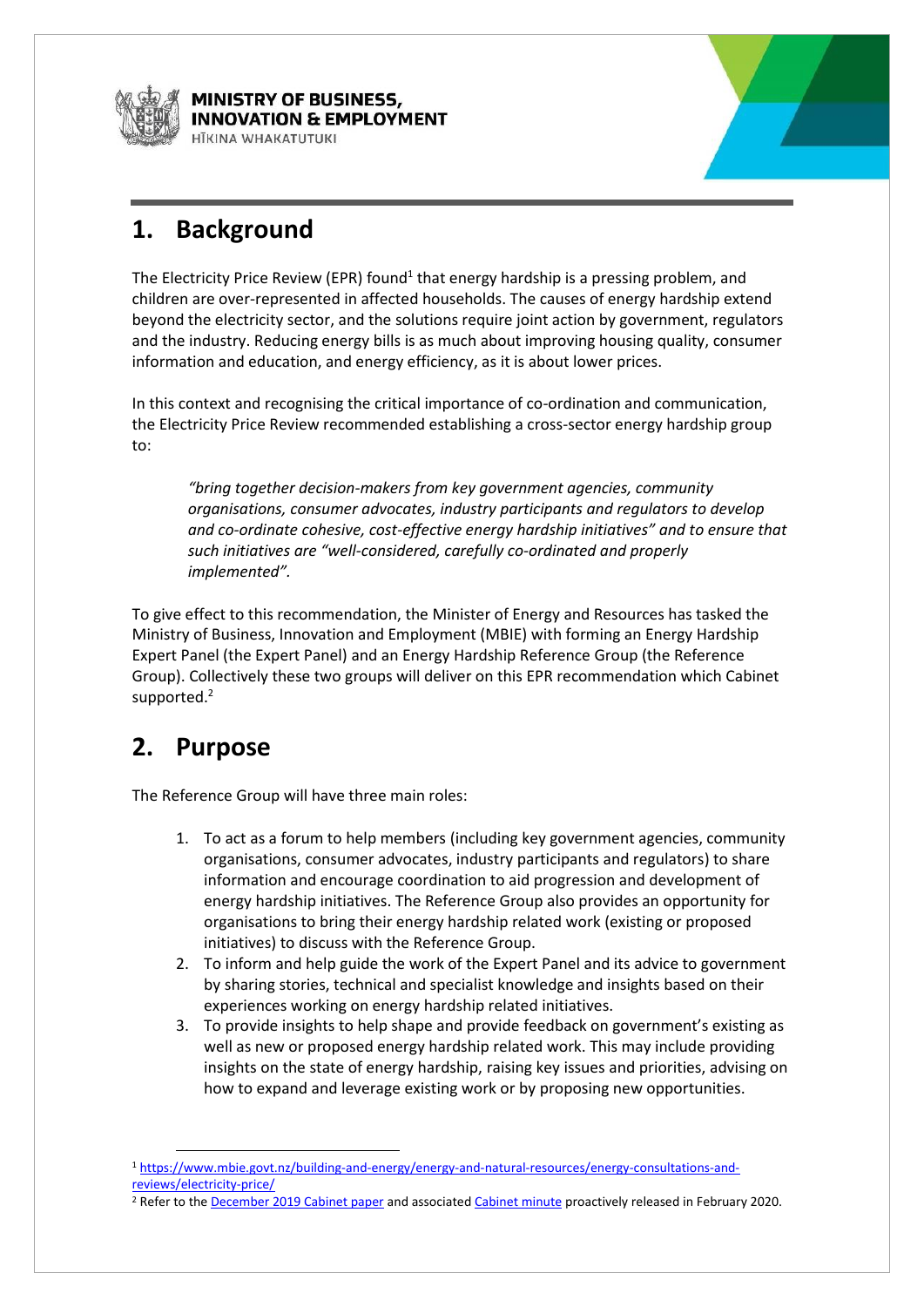

**MINISTRY OF BUSINESS, NNOVATION & EMPLOYMENT JIKINA WHAKATIITIIKI** 



#### <span id="page-4-0"></span>**3. The role of members**

Members will be asked to:

- 1. Share insights, learning and advice based on their experiences and understanding of communities in energy hardship and in the design and delivery of energy hardship related initiatives.
- 2. Assist in sharing information and promoting coordination between their own organisation, communities experiencing energy hardship and the Reference Group.
- 3. Represent their views in a constructive and solutions focused manner and recognising the Reference Group members may have diverse views and experiences.

#### <span id="page-4-1"></span>**4. Meetings**

The Reference Group will likely meet quarterly. These meetings will be organised and facilitated by a small Secretariat within MBIE.

Additional meetings may be called when needed on particularly urgent or important issues.

Where such issues arise between scheduled meetings, MBIE may convene an additional meeting, or contact the Reference Group by email or teleconference to seek their views.

# <span id="page-4-2"></span>**5. Membership**

The Reference Group will bring together representatives from key government agencies, NGOs and industry organisations that have a good working knowledge and expertise about the drivers of energy hardship, and whose work is central to understanding the problems and to developing and delivering solutions.

MBIE will endeavour to engage with a wide range of organisations to ensure a good representation across government, NGOs, industry and community.

Membership of the Reference Group may change over time, reflecting changing work programmes of various organisations.

#### <span id="page-4-3"></span>**6. Remuneration**

We acknowledged that funding may be a barrier to some member's participation in the Reference Group. Limited funding will be made available, upon application, to support participation by those from the not-for-profit sector. Members who work in the not-for-profit sector, who are not otherwise remunerated for their role in the Reference Group, may apply to MBIE for funding to assist with their expenses preparing for and attending Reference Group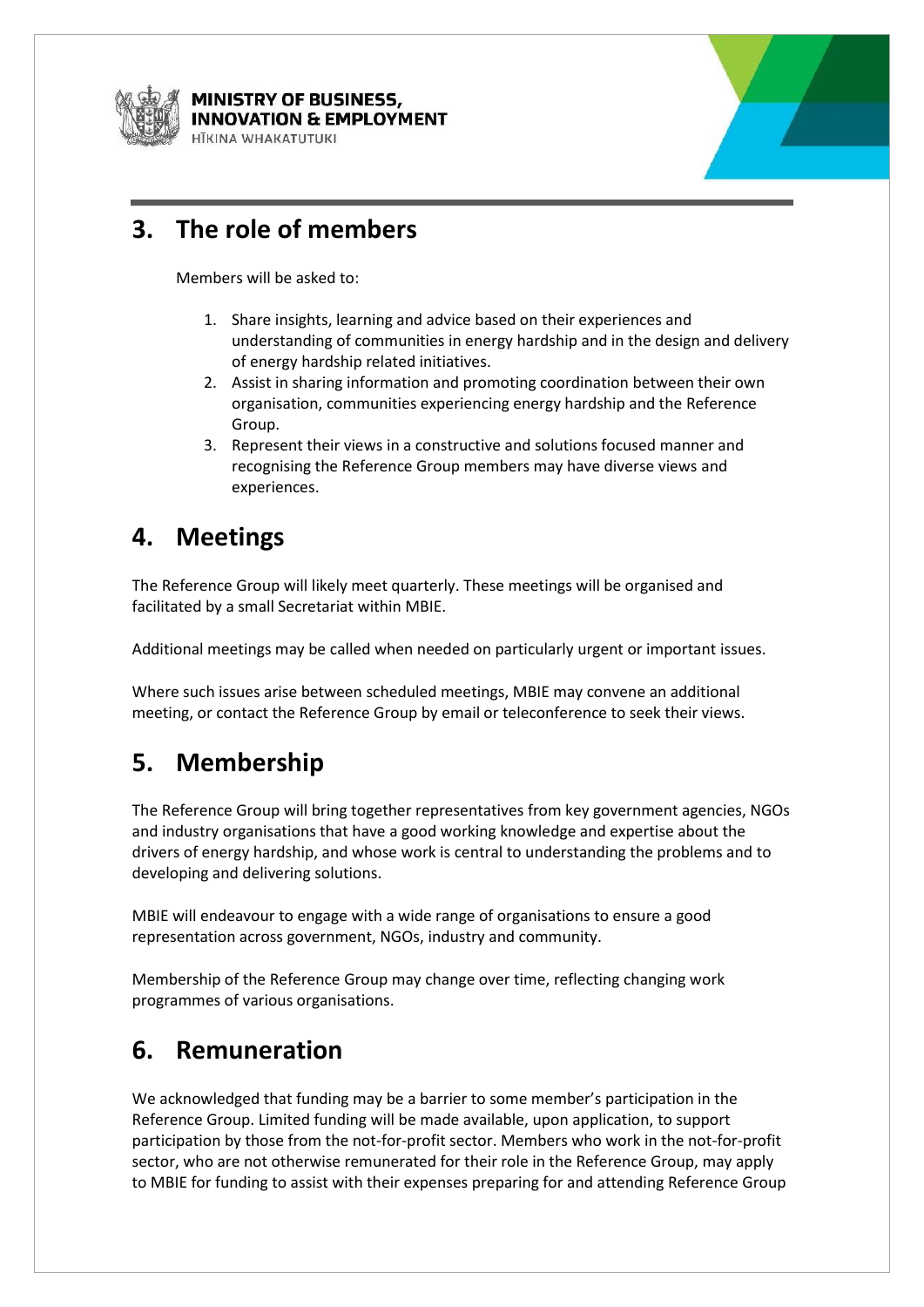



meetings. MBIE will consider any such applications against its eligibility criteria and advise the applicant of the outcome.

Remuneration rates will be set in accordance with Cabinet Office instructions and the Cabinet Fees Framework.

# <span id="page-5-0"></span>**7. Appointments and resignations**

MBIE will appoint members after calling for nominations and considering nominees against the relevant criteria. Appointments are at the discretion of MBIE.

The Reference Group is being established for two years from the date of establishment. Appointments will be made for twelve months, and may be extended.

On occasion, members may delegate attendance at meetings by prior agreement with the Secretariat. If members are absent for more than two meetings, their membership may be reviewed.

Members may resign by providing the Secretariat with written notice 10 days prior to their departure.

MBIE may, at its discretion, end the appointment of any member at any point or disestablish the Reference Group.

# <span id="page-5-1"></span>**8. Conflicts of interest**

Reference Group members are likely to be directly involved in the design and delivery of energy hardship related initiatives. It is therefore expected and reasonable that members may have conflicting interests.

For the purposes of transparency, the Secretariat will actively manage a Register of Interest, and members will be required to actively disclose interests that may pose an actual, potential or perceived material conflict of interest.

# <span id="page-5-2"></span>**9. Confidentiality and media relations**

Members of the Reference Group may be presented with a range of private or confidential information, including on aspects of government agencies' business as well as commercially sensitive information. Where information is deemed confidential, members must not share or disclose that information outside the Reference Group.

The work of the Reference Group may also involve personal information. All members will ensure that the collection, use, disclosure, and storage of personal information in connection with the Reference Group is consistent with the Privacy Act 2020. These obligations continue, as appropriate, beyond membership in the Reference Group.